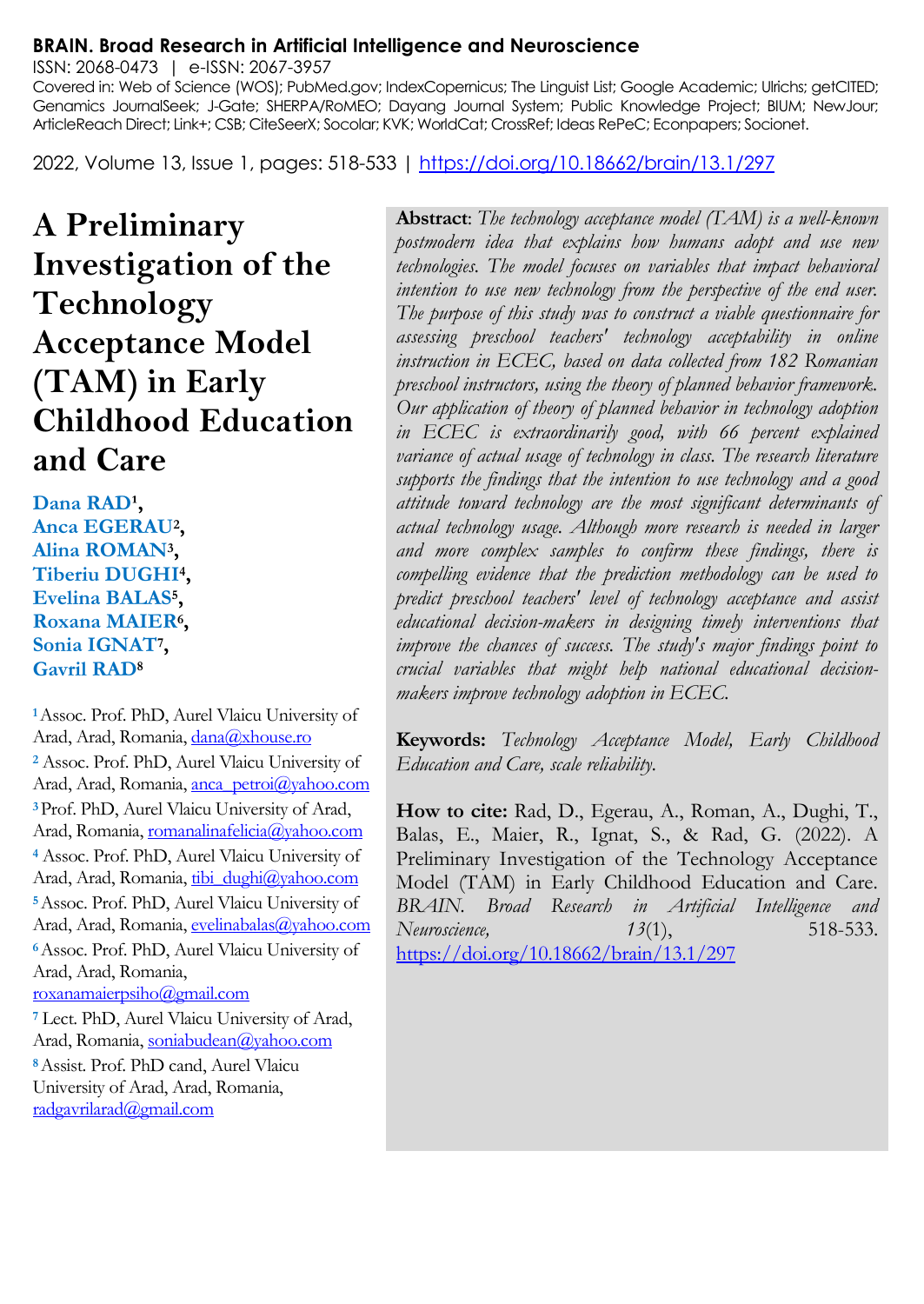# **1. The Technology Acceptance Model (TAM)**

Postmodern psychology is a philosophical position that asks whether an ultimate or solitary interpretation of truth is even conceivable within the area of psychology. It also contradicts the modernist notion of psychology as an individualistic science (Kvale, 1992) in favor of viewing people as a cultural and community product controlled by communication rather than an inward self (Lobman, 2005; Sandu & Nistor, 2020a, Sandu & Nistor, 2020b; Huidu, 2018). To accept the diversity of reality and avoid oversimplification, postmodern psychology employs a variety of approaches rather than a single approach. Postmodernism sees a methodical, analytical approach to understanding the human mind as flawed by the impossibility of assuming a detached, objective perspective (Childers, 1995).

The technology acceptance model (TAM) is a prominent postmodern concept that helps to explain how people come to accept and use new technologies (Clipa, & Greciuc, 2018; Mâță, et al., 2020; Clipa et al., 2014). From the standpoint of the end user, the model focuses on variables that influence behavioral intention to utilize new technology (Davis, 1989; Kalayou et al., 2020). TAM consists of three fundamental user motivation variables: perceived ease of use, perceived utility, and attitudes toward technology. Among these variables, perceived utility (PU) and perceived ease of use (PEU) are regarded as primary determinants that explain the behavioral intention to use or accept new technology directly or indirectly (Kalayou et al., 2020; Sumak et al., 2011). Despite the existence of several TAM variants, some with or without external variables, and others with or without actual technology usage as an end variable, the TAM's key aspects include perceived ease of use, perceived usefulness, attitudes toward technology, and intents to utilize technology (Davis, 1986; Venkatesh & Bala, 2008a; Marangunic & Granic, 2015). The TAM has been researched and developed on a regular basis, with the second TAM (Venkatesh et al., 2000) and the unified theory of acceptance and application of technology (Venkatesh, 2000) being two notable advancements (Venkatesh et al., 2003). A TAM 3 have been established in online commerce, which covers the impact of trust and perceived risk on a specific technology (Venkatesh & Bala, 2008b).

Perceived ease of use relates to how simple an individual perceives it is to use technology without exerting effort, or how easy it is to use (Davis, 1986; Bong et al., 2019; Mostaghel & Oghazi, 2017; Chiu et al., 2017; Dogruel et al., 2015).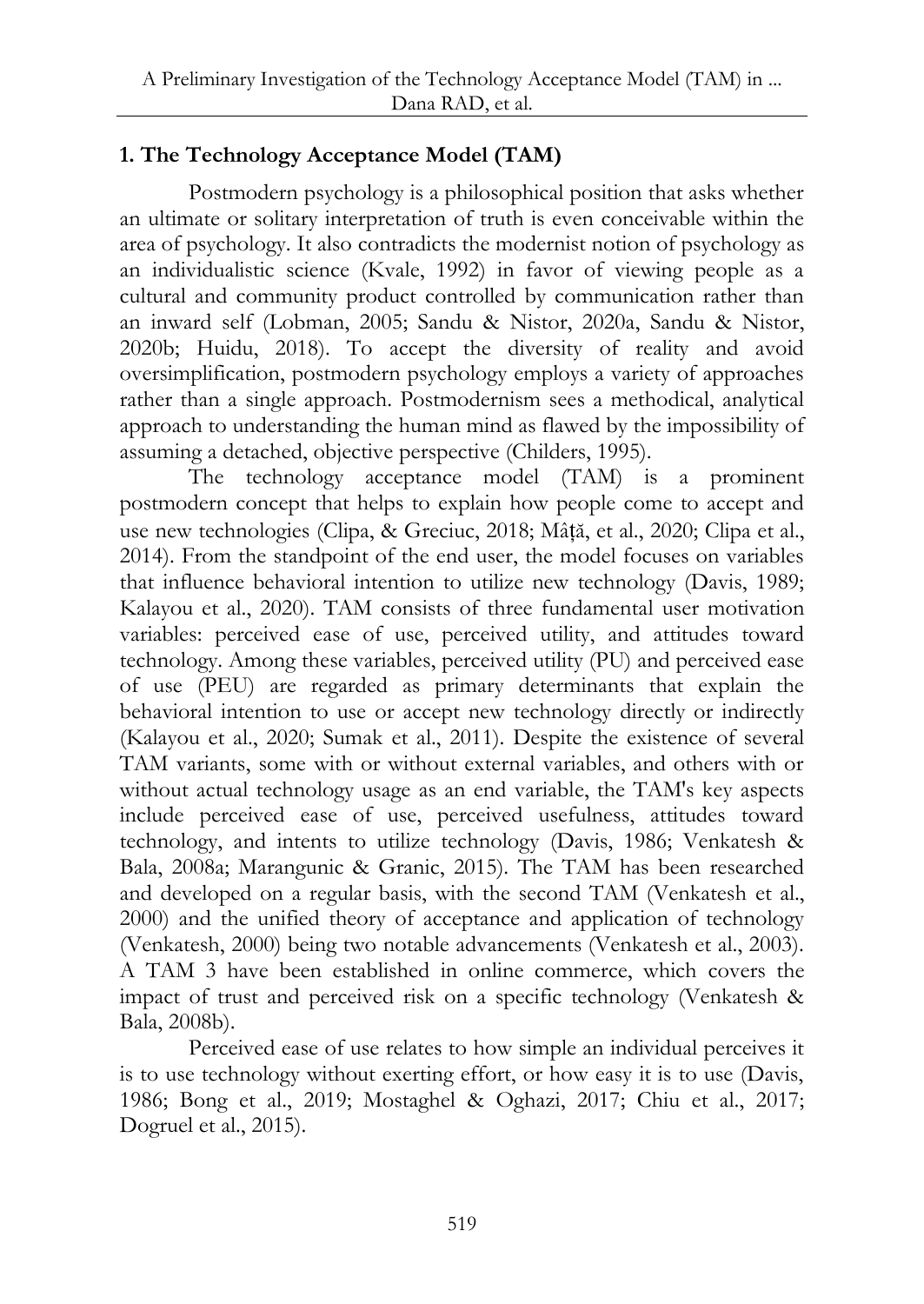The degree to which a person feels that using technology would improve their job performance is referred to as perceived usefulness (Bong et al., 2019; Mostaghel & Oghazi, 2017; Chiu et al., 2017; Dogruel et al., 2015; Lekjaroen et al., 2016; Hsiao, Tang, 2015).

The degree to which the act of using a system is seen to be joyful in and of itself, regardless of any performance results connected with system use, is referred to as perceived enjoyment (Dogruel et al., 2015; Park et al., 2021).

Intention to use denotes a desire to make use of the technology in the future (Hsiao & Tang, 2015; Lekjaroen et al., 2016).

Actual use refers to a person's readiness to utilize technology now (Dogruel et al., 2015).

The degree to which a technology is viewed as being compatible with the current values, needs, and prior experiences of potential adopters is referred to as compatibility (Chiu, et al., 2016; Rogers, 1995).

The psychological inclination of appraising a certain element with some degree of favor or dislike is referred to as attitude (Bong et al., 2019; Chiu et al., 2017; Hsiao & Tang, 2015; Lekjaroen et al., 2016).

People's opinions of their own effectiveness or aptitude to complete a task effectively are referred to as self-efficacy (Bandura, 1986; Bong, et al., 2019; Dogruel, et al., 2015; Palos, & Samfira, 2021; Tulbure et al., 2015).

A broad sensation of tiredness from engaging in video conference calls is known as Zoom fatigue (Fauville, et al., 2021).

The probability that a technology-assisted educational activity may not be as effective as planned is referred to as perceived risk (Li, Huang, 2009).

An individual's overall assessment of technology is a crucial factor in determining their attitudes toward technology (Zhang et al., 2012).

Because of the COVID-19 epidemic, online education has become a popular response, requiring preschool instructors to adapt and use educational technology quickly. Given this critical circumstance, research on preschool teachers' use of technology can provide insight into how to increase preschool teachers' motivation to use educational technology. The Technology Acceptance Model (TAM) was widely used in previous research to analyze the process of humans accepting technology. A recent study looked into the characteristics that affected preschool teachers' use of technology with personalized TAM. Preschool teachers, according to the study, had a moderate to high degree of behavioral intention. The perceived usefulness and ease of use of preschool teachers are strongly linked to their behavioral goals. Perceived usefulness is influenced by perceived ease of use and work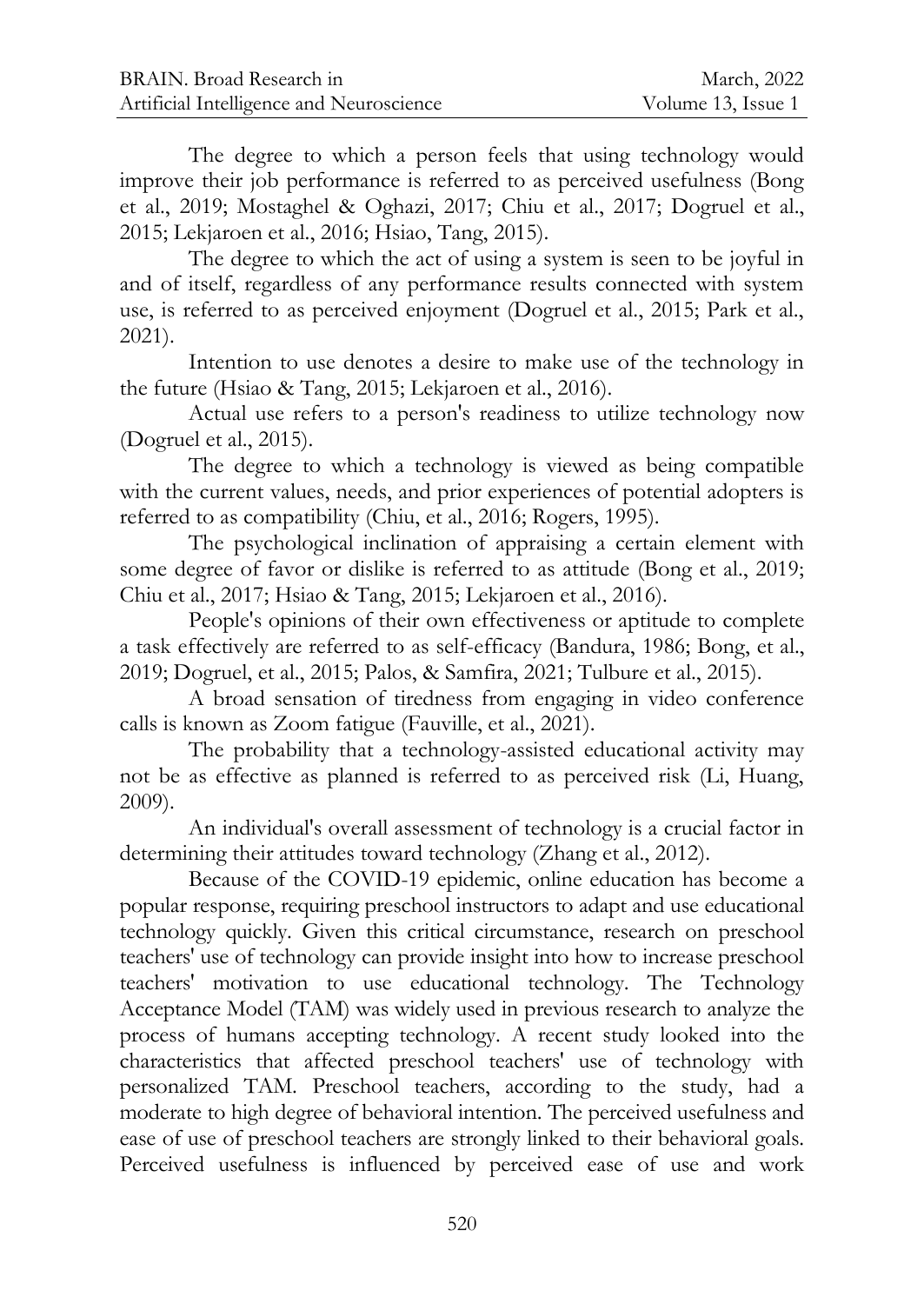relevance. Computer self-efficacy and perceptions of external control are two positive features of perceived ease of usage (Hong et al., 2021).

In this study, we hypothesized that the constructs and associations described in the modified TAM model (Rad et al., 2022) are valid to measure the behavioral intention to use technology in ECEC by preschool teachers. The proposed research variables, their relationships, the research framework, and our hypotheses presume that actual use is significantly influenced by perceived usefulness, perceived ease of use, perceived enjoyment, intention to use, compatibility, attitude, self-efficacy, emotional consequences of Zoom fatigue, and perceived risk.

### **1.1. The Present Investigation**

Following a review of the literature, we found that the TAM model is generally applicable, offering a solid theoretical and empirical basis for our current study. Existing research, on the other hand, has the following weaknesses, which have already been identified. Previous study has focused on kids and pre-service teachers rather than preschool instructors. The majority of the research looked at the TAM in non-epidemic situations rather than in the midst of an outbreak. The rapid adoption of online teaching by the COVID-19 needs an understanding of the factors that influence preschool teachers' willingness to use educational technology.

To answer our research question, what is the degree of technology adoption among preschool teachers in the ECEC online educational setting during COVID-19, we developed an online questionnaire called the Technology Acceptance Model in Early Childhood Education and Care (TAM ECEC), conducted a reliability analysis, and then used linear regression analysis to predict preschool teachers' technology acceptance levels, using the theory of planned behavior framework.

## **2. Methodology**

## **2.1. Participants**

During the COVID-19 epidemic in Romania in the spring of 2021, 182 preschool instructors were randomly recruited from a project-based national training program for preschool teachers called Inclusive and Qualitative Early Education. The Romanian Ministry of Education has introduced a countrywide preschool teacher training program for 2000 preschool teachers. 182 preschool teachers engaged in online education and used educational technology in their classrooms during COVID-19. At the start of our inquiry, we obtained informed consent (Sandu & Frunza, 2019).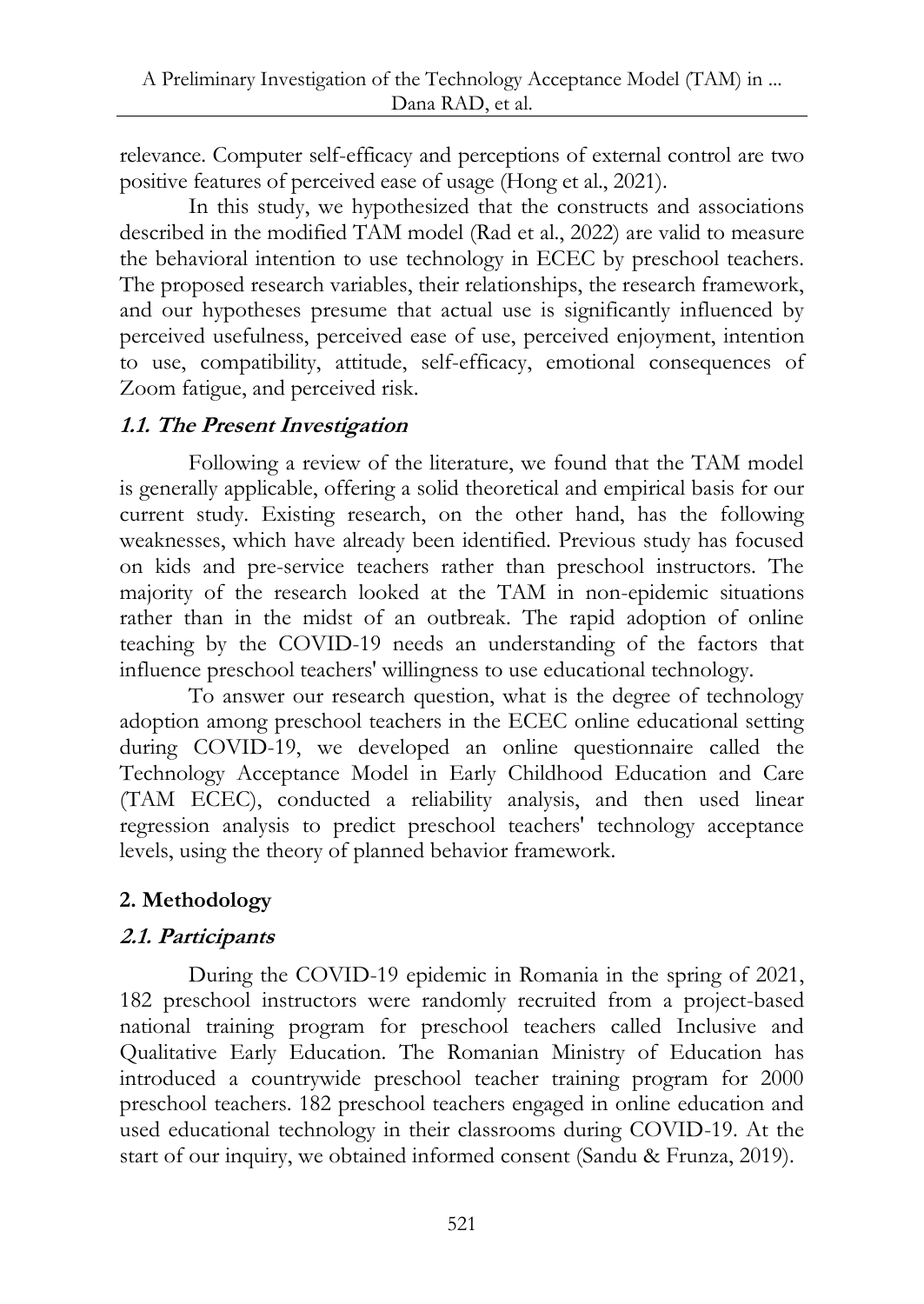The 182 respondents are from Alba, Arad, Bihor, Bistrita-Nasaud, Brasov, Caras-Severin, Cluj-Napoca, Dolj, Gorj, Hunedoara, Mehedinti, Salaj, Satu Mare, Sibiu, and Timis Counties and are all female preschool instructors that work in public preschools in Romania. We got replies ranging in age from 23 to 62 years old, with an average mean age of 42. Our responders had a variety of professional experience in preschool education, ranging from 2 to 43 years, with an average mean of 20 years. In the sector of preschool and elementary education, all of our responders had a government-accredited title and a bachelor's diploma or higher education.

### **2.2. Instrument**

Validated items were utilized to measure the TAM based on previous research (Venkatesh and Bala, 2008a). TAM ECEC is a technique that evaluates the technology acceptance of early childhood education and care professionals in an online learning setting. It has 27 questions on a Likert scale of 1 to 5, with 1 denoting strong disagreement and 5 denoting strong agreement. For items Q22, Q23, Q24, Q25, and Q27, we apply reverse scoring, which means 1 is recorded with 5 and vice versa. The data is interpreted using ten-dimension ratings. Higher scores indicate a greater willingness to adopt technology.

TAM ECEC measurement consists of ten dimensions and 27 items: D1. Perceived utility (e.g., "By adopting digital technologies, I can have stronger socio-educational relationships with my parents and kids," 3 items), D2. Perceived ease of use (e.g., "Digital technology interaction is straightforward and quick to master," 4 items), D3. Perceived pleasure (e.g., "I love using digital tools in my class," 4 items), D4. Intention to use (e.g., "I would utilize digital tools in my class," single item), D5. Actual use (for example, "I frequently utilize digital tools in my class," a single item), D6. Compatibility (example: "Most aspects of my professional life are compatible with the usage of digital tools," 3 items), D7. Attitude (e.g., "Using digital tools in my class is a wonderful concept," 2 items), D8. Selfefficacy (3 items) (e.g., "I am confident in my capacity to learn to use digital technology," D9. Emotional effects of Zoom fatigue (e.g., "I experience emotional tiredness after my lessons," 3 items with reversed scores), and D10. Perceived risk (e.g., "I'm fearful of being mocked in front of my children and parents," 3 questions with reversed scores). In the present research sample, Cronbach's alpha of the dimensions for D1, D2, D3, D6, D7, D8, D9, D10 were 0.91, 0.83, 0.91, 0.91, 0.95, 0.83, 0.80 respectively 0.80, except for D4 and D5 that are represented by single items, reflecting the behavioral intent to use and actual use of technology.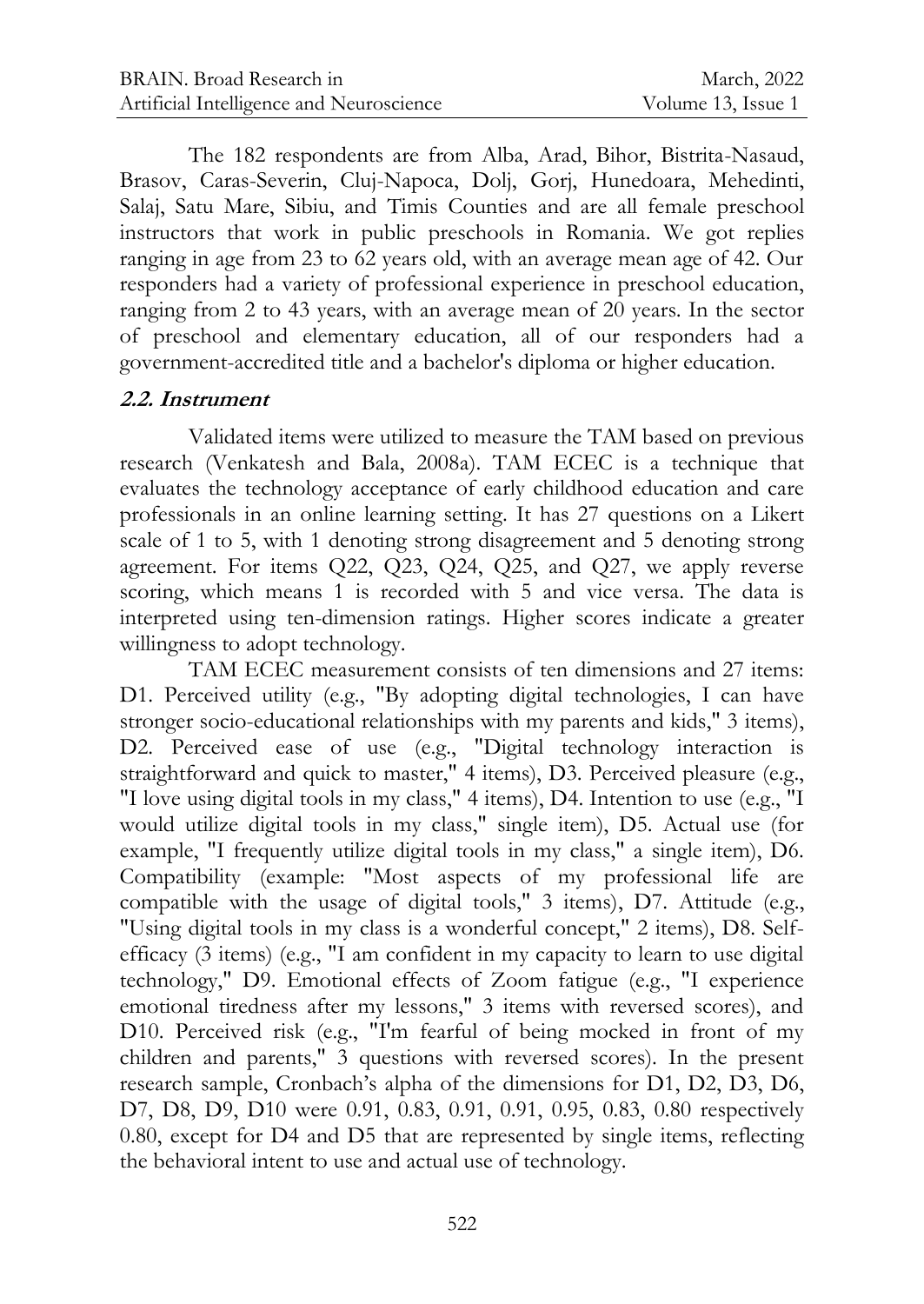The online questionnaire TAM ECEC demonstrated good reliability coefficients with a calculated Cronbach's alpha of 88%. The calculated item means is m=3.14 and the scale mean is m=85.03, with a variance of 189.593 and a standard deviation of 13.769.

The ANOVA with Tukey's Test for Nonadditivity yelled a between items coefficient of  $F=182.596$  significant at a  $p<0.01$  and a Hotelling's T-Squared coefficient of  $F=4.536$  significant at a  $p<0.02$ .

## **2.3. Procedure**

To begin, we developed a Romanian version of an online questionnaire and altered items to match the needs of preschool teachers at COVID-19. Second, a pilot test was conducted with ten experienced specialists from Arad's Aurel Vlaicu University to get input. The online questionnaire was revised and revamped based on these first findings. Furthermore, studies show that the average time it takes to complete an online survey is roughly 10 minutes. Finally, a randomized convenience sample strategy was applied using the project's professional online platform [https://etic.cf/,](https://etic.cf/) which contained the national online training program for nearly 2000 Romanian preschool educators.

Teachers from Romania's national training program for Inclusive and Qualitative Early Education were chosen at random. After learning about the study's goals, all preschool teachers agreed to take part. After receiving the online questionnaire links, preschool instructors had one week to complete the questionnaires by phone or computer at any time that was convenient for them.

## **3. Results and discussion**

### **3.1. Preliminary Analyses**

All factors are evaluated using a 5-point Likert scale, with 3 serving as the theoretical midpoint. On four variables, preschool teachers offer ratings ranging from 3.17 to 3.87 for reported enjoyment, intention to utilize, self-efficacy, and perceived risk.

When the ten factors were considered, we discovered that preschool instructors had the lowest view of educational technology's usefulness  $(m=2.56)$ , followed by actual usage  $(m=2.92)$ , and self-efficacy  $(m=3.87)$ . The variables' standard deviation spread is between 0.86 and 1.17, indicating a small variability range. Skewness and kurtosis range from -0.95 to 0.42 and -0.68 to 1.15, respectively. The current study's skewness and Kurtosis values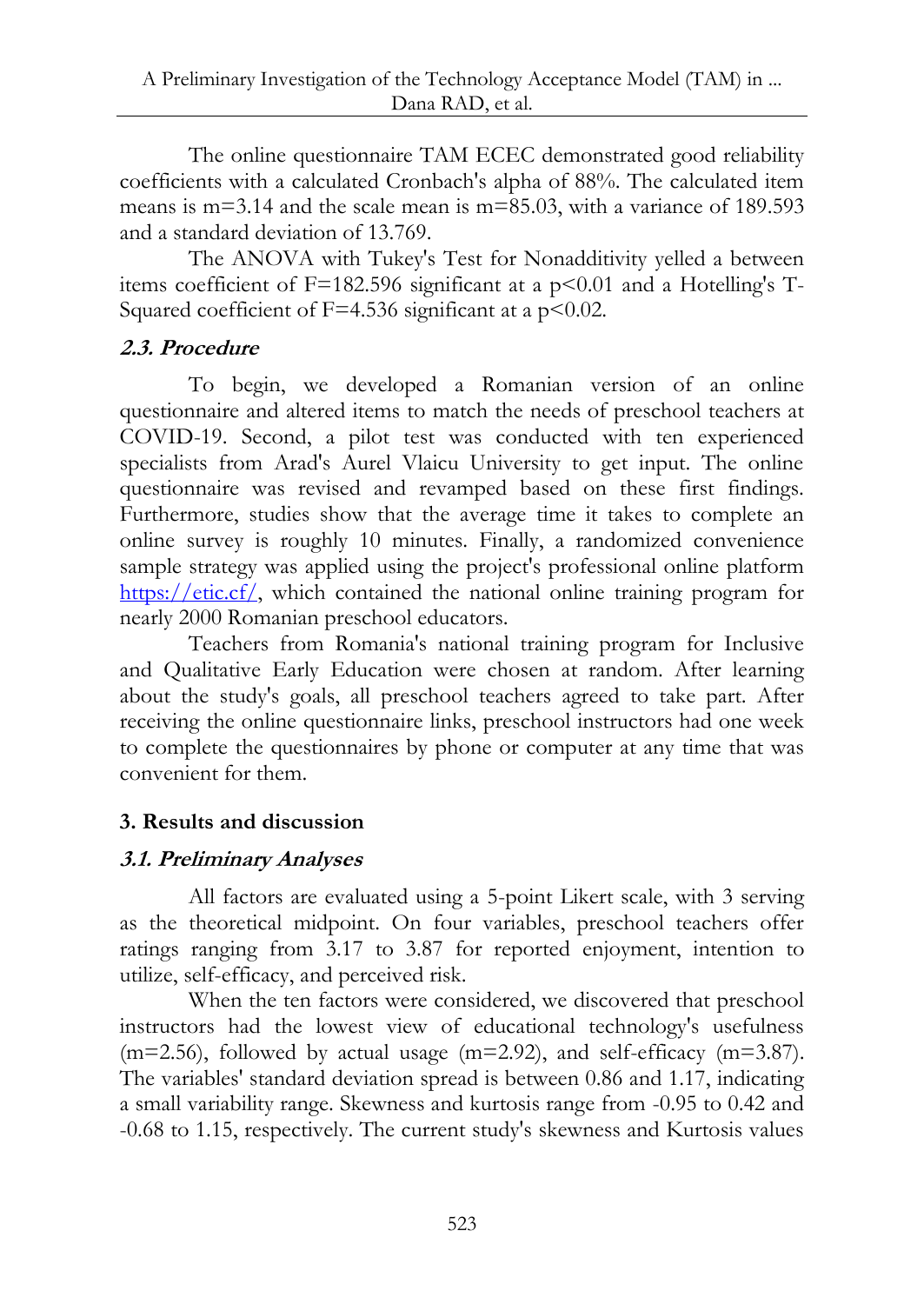both suggest that the examined constructs are within the normalcy range, according to the literature's stated standards (Ori et al., 2009).

With a significant threshold of 0.05, the correlation values vary from 0.15 to 0.79. The attitude and perceived enjoyment had the strongest correlation coefficient ( $r = 0.79$ ,  $p \le 0.001$ ). Perceived risk and perceived usefulness have a significant negative correlation ( $r = -0.15$ ,  $p < 0.05$ ), while perceived risk has a positive correlation ( $r = 0.41$ ,  $p < 0.001$ ) with emotional consequences of Zoom fatigue.

#### **3.2. Multiple Regression analysis**

Regression analysis helps us to analyze and, more importantly, model the connection between variables, allowing us to make predictions about what the actual usage of technology variable will do based on the scores of the other dimensions: perceived usefulness, perceived ease of use, perceived enjoyment, intention to use, compatibility, attitude, self-efficacy, emotional consequences of Zoom fatigue, and perceived risk.

A multiple regression was carried out to investigate whether perceived usefulness, perceived ease of use, perceived enjoyment, intention to use, compatibility, attitude, self-efficacy, emotional consequences of Zoom fatigue, and perceived risk could significantly predict actual use of technology in ECEC. The results of the regression indicated that the model explained 66.3% of the variance and that the model is significant  $F(9.172) = 40.603$ , p<.001. While intention to use contributed significantly to the model ( $B = .466$ , p<.01), and also attitude ( $B = .197$ , p<.05), the rest of our variables did not bring a significant contribution to our model, as seen in Table 1.

| Model Summary <sup>b</sup> |      |       |        |          |                          |        |    |     |        |        |
|----------------------------|------|-------|--------|----------|--------------------------|--------|----|-----|--------|--------|
|                            |      |       |        | Std.     | <b>Change Statistics</b> |        |    |     |        |        |
|                            |      |       | Adjus- | Error of | R                        |        |    |     |        |        |
|                            |      | R     | ted R  | the      | Square                   | F      |    |     | Sig. F | Durbin |
| Mo                         |      | Squar | Squar  | Estimat  | Chang                    | Chang  | df |     | Chang  | -      |
| -del                       | R    | e     | e      | e        | e                        | e      |    | df2 | e      | Watson |
| $\mathbf{1}$               | .825 | .680  | .663   | .67114   | .680                     | 40.603 |    | 17  | .000   | 1.938  |
|                            | a    |       |        |          |                          |        |    |     |        |        |

**Table 1** – Multiple regression analysis coefficients Source: Authors' own conception

a. Predictors: (Constant), D10. Perceived risk, D2. Perceived ease of use, D9. Emotional consequences of Zoom fatigue, D1. Perceived usefulness, D8. Self-efficacy, D4. Intention to use, D6. Compatibility, D7. Attitude, D3. Perceived enjoyment b. Dependent Variable: D5. Actual use

Source: Authors' own conception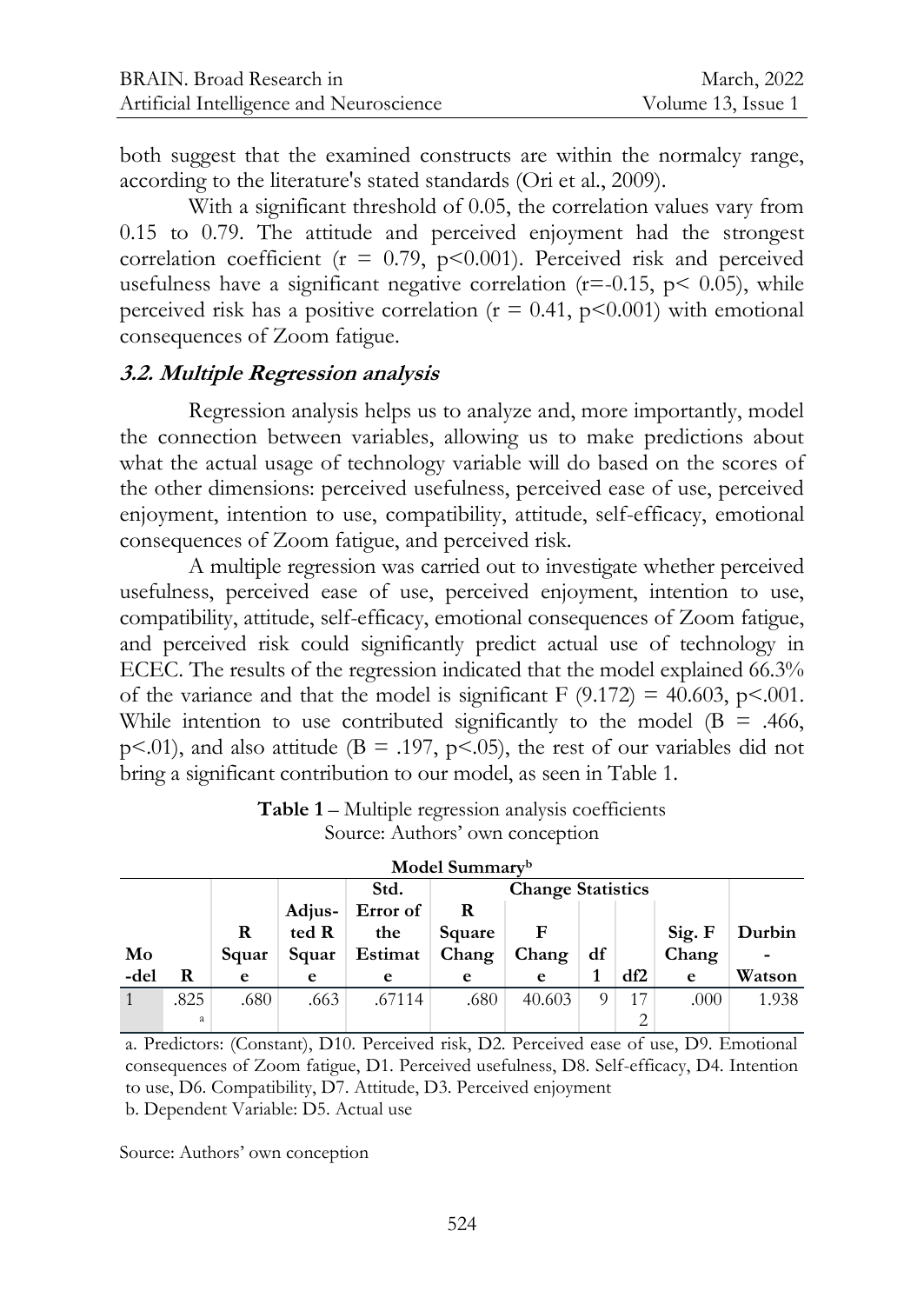#### A Preliminary Investigation of the Technology Acceptance Model (TAM) in ... Dana RAD, et al.

| <b>ANOVA</b> <sup>a</sup> |            |                                |     |             |        |                   |  |
|---------------------------|------------|--------------------------------|-----|-------------|--------|-------------------|--|
| Model                     |            | Sum of<br>df<br><b>Squares</b> |     | Mean Square | F      | Sig.              |  |
|                           | Regression | 164.598                        |     | 18.289      | 40.603 | .000 <sub>b</sub> |  |
|                           | Residual   | 77.474                         | 172 | .450        |        |                   |  |
|                           | Total      | 242.071                        | 181 |             |        |                   |  |

a. Dependent Variable: D5. Actual use

b. Predictors: (Constant), D10. Perceived risk, D2. Perceived ease of use, D9. Emotional consequences of Zoom fatigue, D1. Perceived usefulness, D8. Self-efficacy, D4. Intention to use, D6. Compatibility, D7. Attitude, D3. Perceived enjoyment

Source: Authors' own conception

| Coefficients <sup>a</sup> |                                    |                       |            |              |          |      |  |
|---------------------------|------------------------------------|-----------------------|------------|--------------|----------|------|--|
|                           |                                    | <b>Unstandardized</b> |            | Standardized |          |      |  |
|                           |                                    | Coefficients          |            | Coefficients |          |      |  |
| Model                     |                                    | B                     | Std. Error | <b>Beta</b>  | t        | Sig. |  |
| $\mathbf{1}$              | (Constant)                         | .122                  | .304       |              | .403     | .687 |  |
|                           | Perceived<br>D1.                   | $-.024$               | .060       | $-.024$      | $-.408$  | .684 |  |
|                           | usefulness                         |                       |            |              |          |      |  |
|                           | D <sub>2</sub> . Perceived ease of | .074                  | .081       | .059         | .924     | .357 |  |
|                           | use                                |                       |            |              |          |      |  |
|                           | D3.<br>Perceived                   | .111                  | .108       | .100         | 1.035    | .302 |  |
|                           | enjoyment                          |                       |            |              |          |      |  |
|                           | D4. Intention to use               | .466                  | .081       | .476         | 5.747    | .000 |  |
|                           | D6. Compatibility                  | .115                  | .085       | .104         | 1.355    | .177 |  |
|                           | D7. Attitude                       | .197                  | .095       | .191         | 2.074    | .040 |  |
|                           | D8. Self-efficacy                  | .011                  | .082       | .008         | .138     | .891 |  |
|                           | Emotional<br>D9.                   | $-102$                | .059       | $-.087$      | $-1.726$ | .086 |  |
|                           | of<br>consequences                 |                       |            |              |          |      |  |
|                           | Zoom fatigue                       |                       |            |              |          |      |  |
|                           | D10. Perceived risk                | .040                  | .055       | .036         | .722     | .471 |  |

a. Dependent Variable: D5. Actual use

Source: Authors' own conception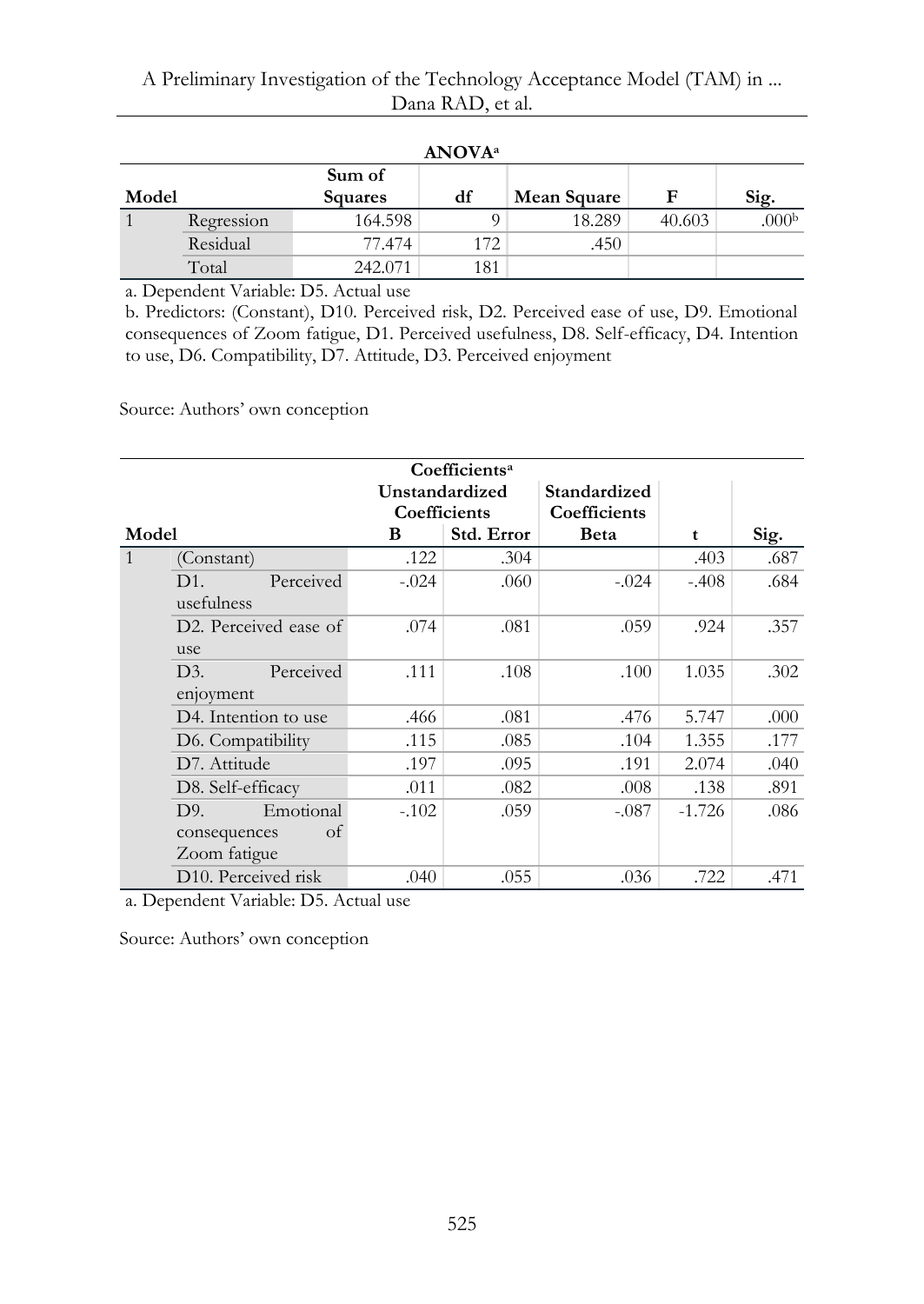

Source: Authors' own conception

**Figure 1 –** Regression Standardized residual

The scatterplot of standardized predicted values vs standardized residuals demonstrated that the data matched the requirements of variance homogeneity and linearity, and that the residuals were roughly normally distributed (Figure 1).

### **4. Discussion**

As a result of the coronavirus, Romanian preschools were closed for three months in the spring of 2020, leading in a significant shift from offline to online learning. Online education, of course, needs preschool instructors' grasp of information technology. However, it is still unclear if preschool teachers will utilize instructional technology. This study employed a customized TAM to measure Romanian preschool educators' technology adoption during COVID-19. Our findings support the premise that a tailored TAM may be valuable in an emergency online education situation.

Actual use behavior among preschool instructors ranged from moderate to high, with reported utility, perceived ease of use, perceived enjoyment, intention to use, compatibility, attitude, self-efficacy, emotional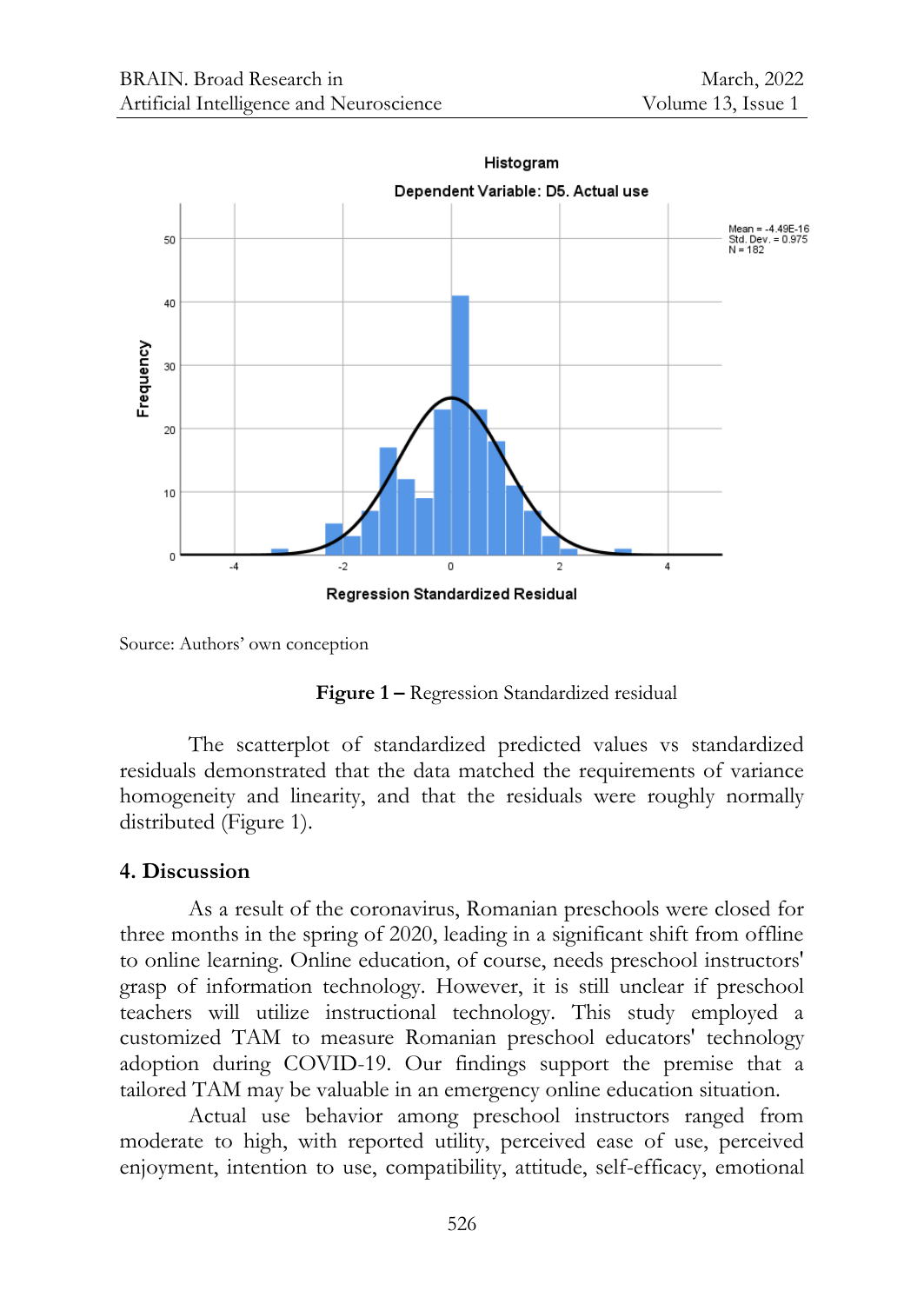consequences of Zoom fatigue, and perceived risk all contributing. The most immediate and crucial factors in preschool educators' real use behavior are their behavioral intention to use and attitude. Perceived utility, perceived ease of use, perceived enjoyment, intention to use, compatibility, attitude, and self-efficacy all have a positive relationship with actual usage.

Our findings contribute to a deeper understanding of preschool instructors' usage of educational technology during the COVID-19 outbreak, as well as teacher training throughout the world. According to this study, most preschool teachers accepted instructional technology throughout the epidemic since their behavioral intention score was over 3, indicating moderate or greater levels of agreement. The intense pushing for behavioral objectives by the Romanian Ministry of Education might explain the high behavioral goals. Teachers who have access to educational technology may obtain online resources and professional training from the Ministry of Education, which may have increased their motivation to use it.

Furthermore, among these qualities, preschool instructors had the lowest perceived usefulness score, indicating that preschool teachers have difficulty appreciating the utility of using technology in an ECEC environment. In support of these findings, in the final question of the online questionnaire, we asked respondents to describe their overall experience with online education in ECEC. According to over 80% of responses, the use of technology in ECEC education is both interesting and provocative, but without parental assistance in supporting their toddlers in connecting and participating in online activities, all efforts are fruitless.

The findings demonstrated that the goal of use and attitude toward technology had a significant and positive impact on the actual technology use behavior of Romanian preschool teachers. According to earlier research on the TAM, perceived utility and perceived ease of use are two essential components that have a strong impact on the adoption process of a system (Liu et al., 2019; Marangunic and Granic, 2015; Okumus et al., 2016; Scherer et al., 2019). Furthermore, preschool teachers who have a positive attitude toward educational technology are more likely to use it, whereas those who have a negative attitude toward it are more likely to reject it. A behavioral intention to use instructional technology, in addition to having a positive attitude toward technology, would boost their preparedness to use it. As a result, the keener preschool teachers are to incorporate educational technology into their ECEC work, the more likely they are to do so. In compared to earlier research, this work makes a significant contribution to the discipline.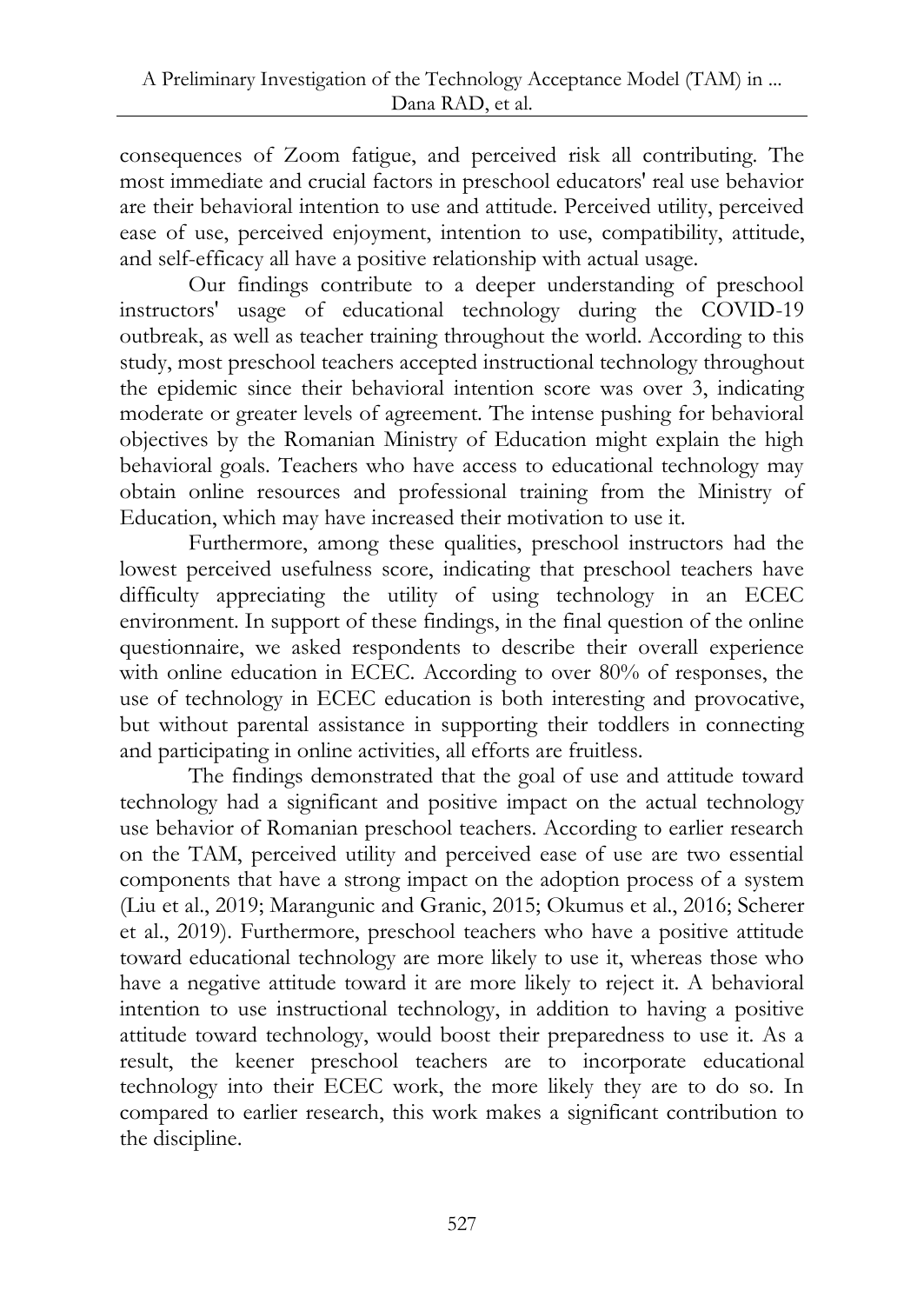Our findings imply that when preschool teachers use educational technology, they prefer to concentrate on their attitudes regarding it in ECEC and their desire or intention to use it. The idea of planned behavior, which states that a person's attitudes and intentions impact their actual actions, strongly supports this result (Iancu, et al., 2018; Samfira, & Sava, 2021).

#### **5. Conclusions**

The purpose of this study was to construct a viable questionnaire for assessing preschool teachers' technology acceptability in online instruction in ECEC, based on data collected from 182 Romanian preschool instructors, using the theory of planned behavior framework. Our application of theory of planned behavior in technology adoption in ECEC is extraordinarily good, with 66 percent explained variance of actual usage of technology in class. The scientific literature supports the findings that intention to use technology and a positive attitude toward technology are the most powerful predictors of actual technology usage. Although more research is needed to confirm these findings in larger and more complex samples, there is compelling evidence that the prediction methodology can be used to predict preschool teachers' level of technology acceptance and assist educational decision-makers in designing timely interventions that improve success chances.

There are several unique constraints to the present work. To reach our results, we analyzed cross-sectional data from preschool teachers' selfreports. Preschool teachers' attitudes and intentions toward using instructional technology may shift over time. The longitudinal technique might be used to look into how preschool teachers' behavioral intentions change over time and what variables impact them. This study's data was acquired through online questionnaires at a time when the government was implementing social isolation measures to prevent the COVID-19 epidemic. The results may be exaggerated due to social variables. Systematic interviews can be used to collect objective data and predict future results. Observations and interviews can also be used to collect data in a complete and unbiased manner. Caution should be exercised when repeating and validating results on a large sample.

Our current findings are based on a sample of preschool instructors. As a result, the current findings may differ from those of other elementary and secondary school teachers, as well as high schools, universities, and vocational institutions. Given the diversity of work content and expertise,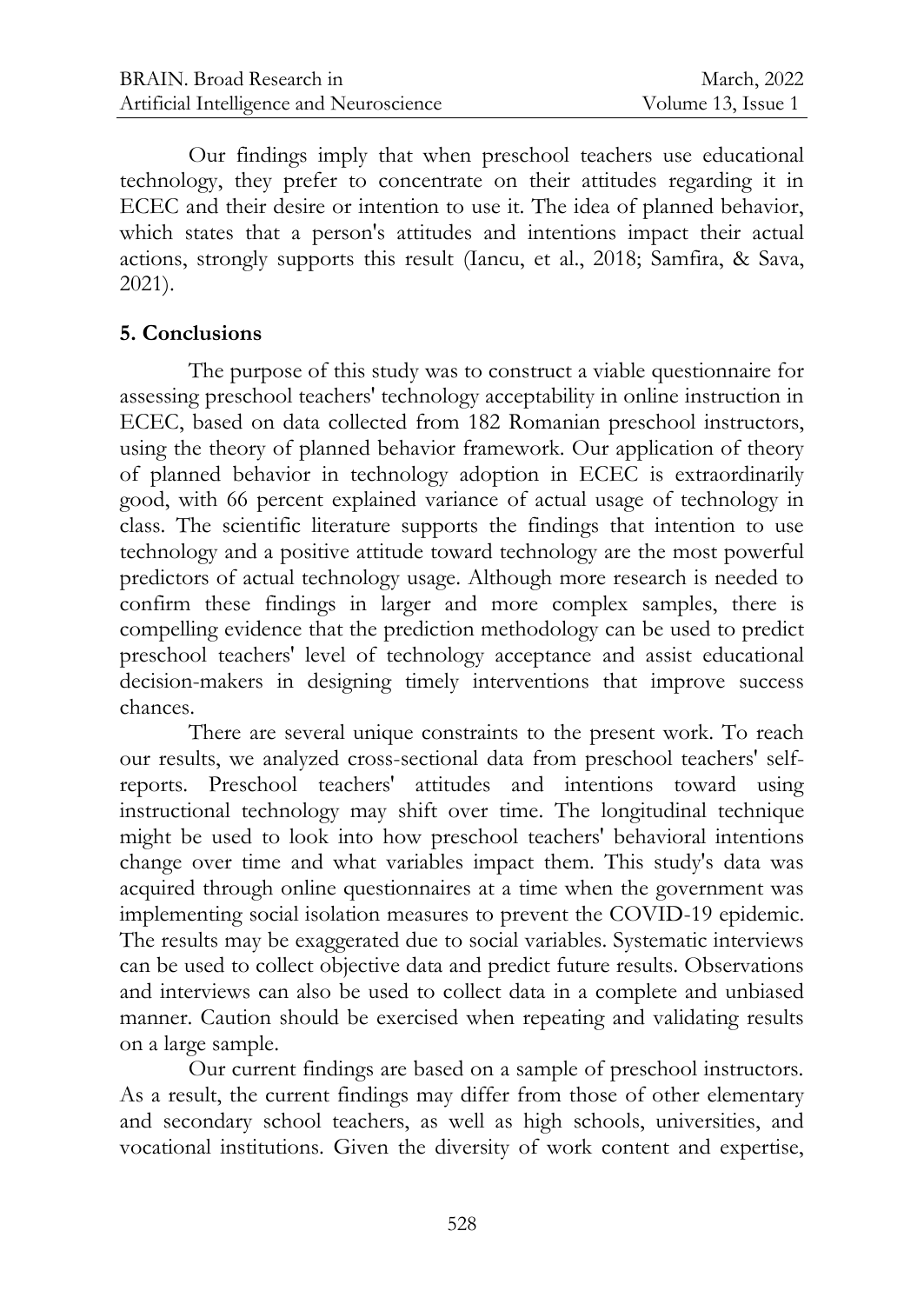future research should look at engaging teachers from diverse educational levels. Finally, the current study focused on a limited set of predictors of actual technology usage. Other factors to consider include perceived norm, computer discomfort, and output quality (Legris et al., 2003).

We contribute to current information by focusing on the behavioral intentions of Romanian preschool educators who completed a semester of home-based online teaching under the COVID-19. Our findings contribute to the expanding body of information concerning the factors that influence preschool teachers' propensity to adopt instructional technology. The findings will help to develop specific practical ways to increase preschool teachers' willingness to use technology and, as a result, the quality of online education.

## **Funding**

The present research was supported by the Romanian program POCU, priority axis 6:  $\mu$ Educatie și competențe", investment priority – 10i. Reducerea şi prevenirea părăsirii timpurii a şcolii şi promovarea accesului egal la participarea la educaţie timpurie, învăţământ primar şi învăţământ secundar de calitate, inclusiv prin căi formale, non-formale şi informale pentrure integrarea în educație și formare, contract number: 61398/09.08.2019; POCU/446/6/22, project title: EDUCAȚIE TIMPURIE INCLUZIVĂ ȘI DE CALITATE, Beneficiary: MINISTERUL EDUCAȚIEI NAȚIONALE (MEN).

## **Acknowledgments**

We are thankful to the Romanian School Inspectorates and the preschool instructors who participated in the initiative from the beginning for their support and collaboration.

### **References**

- Bandura, A. (1986). *Social Foundations of Thought and Action: A Social Cognitive Theory*. Englewood Cliffs, NJ: Prentice-Hall.
- Bong, W.K., Bergland, A., & Chen, W. (2019). Technology Acceptance and Quality of Life among Older People Using a TUI Application. *Int. J. Environ. Res. Public Health, 16*, 4706. https://doi.org/10.3390/ijerph16234706.
- Childers, J. (1995). *The Columbia dictionary of modern literary and cultural criticism*. Columbia University Press.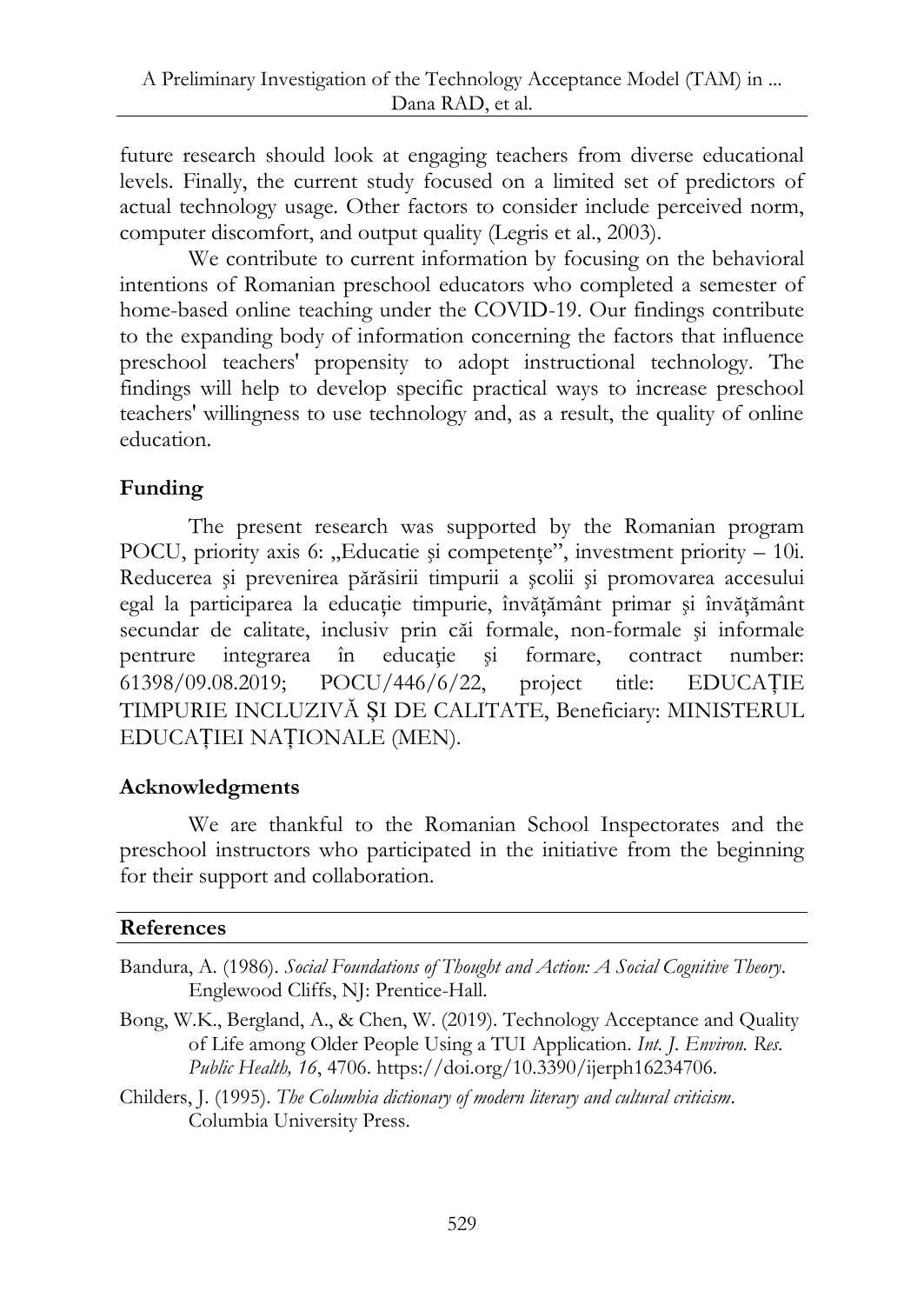- Chiu, C. J., Hu, Y. H., Lin, D. C., Chang, F. Y., Chang, C. S., & Lai, C. F. (2016). The attitudes, impact, and learning needs of older adults using apps on touchscreen mobile devices: Results from a pilot study. *Comput. Hum. Behav. 63*, 189–197.<https://doi.org/10.1016/j.chb.2016.05.020>
- Clipa, O., & Greciuc, M. A. (2018). Relations of Style of Leadership and Achievement Motivation for Teacher. *Revista romaneasca pentru educatie multidimensionala, 10*(4), 55-64. <https://doi.org/10.18662/rrem/72>
- Clipa, O., Oliĭnyk, M. I., & Stawiak-Ososińska, M. (Eds.). (2014). *The actual problems of the theory and practice of modern pre-school education in Poland, Romania and Ukraine*. Lumen Media Publishing.
- Davis, F.D. (1986). *A technology acceptance model for empirically testing new end-user information systems: Theory and results.* [Doctoral dissertation, Massachusetts Institute of Technology]. <https://dspace.mit.edu/handle/1721.1/15192>
- Dogruel, L., Joeckel, S., & Bowman, N.D. (2015). The use and acceptance of new media entertainment technology by elderly users: Development of an expanded technology acceptance model. *Behav. Inf. Technol. 34*, 1052–1063. <https://doi.org/10.1080/0144929X.2015.1077890>
- Fauville, G., Luo, M., Queiroz, A.C.M., Bailenson, J.N., & Hancock, J. (2021). Zoom Exhaustion & Fatigue Scale. *Computers in Human Behavior Reports, 4,* 100119,<https://doi.org/10.1016/j.chbr.2021.100119>
- Hong, X., Zhang, M., & Liu, Q. (2021). Preschool Teachers' Technology Acceptance During the COVID-19: An Adapted Technology Acceptance Model. *Frontiers in Psychology, 12*. <https://doi.org/10.3389/fpsyg.2021.691492>
- Hsiao, C.H., Tang, K.Y. (2015). Examining a model of mobile healthcare technology acceptance by the elderly in Taiwan. J. *Glob. Inf. Technol. Manag. 18*, 292–311. <https://doi.org/10.1080/1097198X.2015.1108099>
- Huidu, A. (2018). Redefining Autonomy, Dignity and Intimacy in a Postmodern Society. *Revista Românească pentru Educaţie Multidimensională, 10*(3), 112-118. <https://doi.org/10.18662/rrem/67>
- Iancu, A. E., Rusu, A., Măroiu, C., Păcurar, R., & Maricuțoiu, L. P. (2018). The effectiveness of interventions aimed at reducing teacher burnout: A metaanalysis. *Educational psychology review, 30*(2), 373-396. <https://doi.org/10.1007/s10648-017-9420-8>
- Kalayou, M.H., Endehabtu, B.F., Tilahun, B. (2020). The Applicability of the Modified Technology Acceptance Model (TAM) on the Sustainable Adoption of eHealth Systems in Resource-Limited Settings. *J Multidiscip Healthc. 13,* 1827-1837[. https://doi.org/10.2147/JMDH.S284973](https://doi.org/10.2147/JMDH.S284973)
- Kvale, S. (Ed.). (1992). Psychology and postmodernism (Vol. 9). Sage.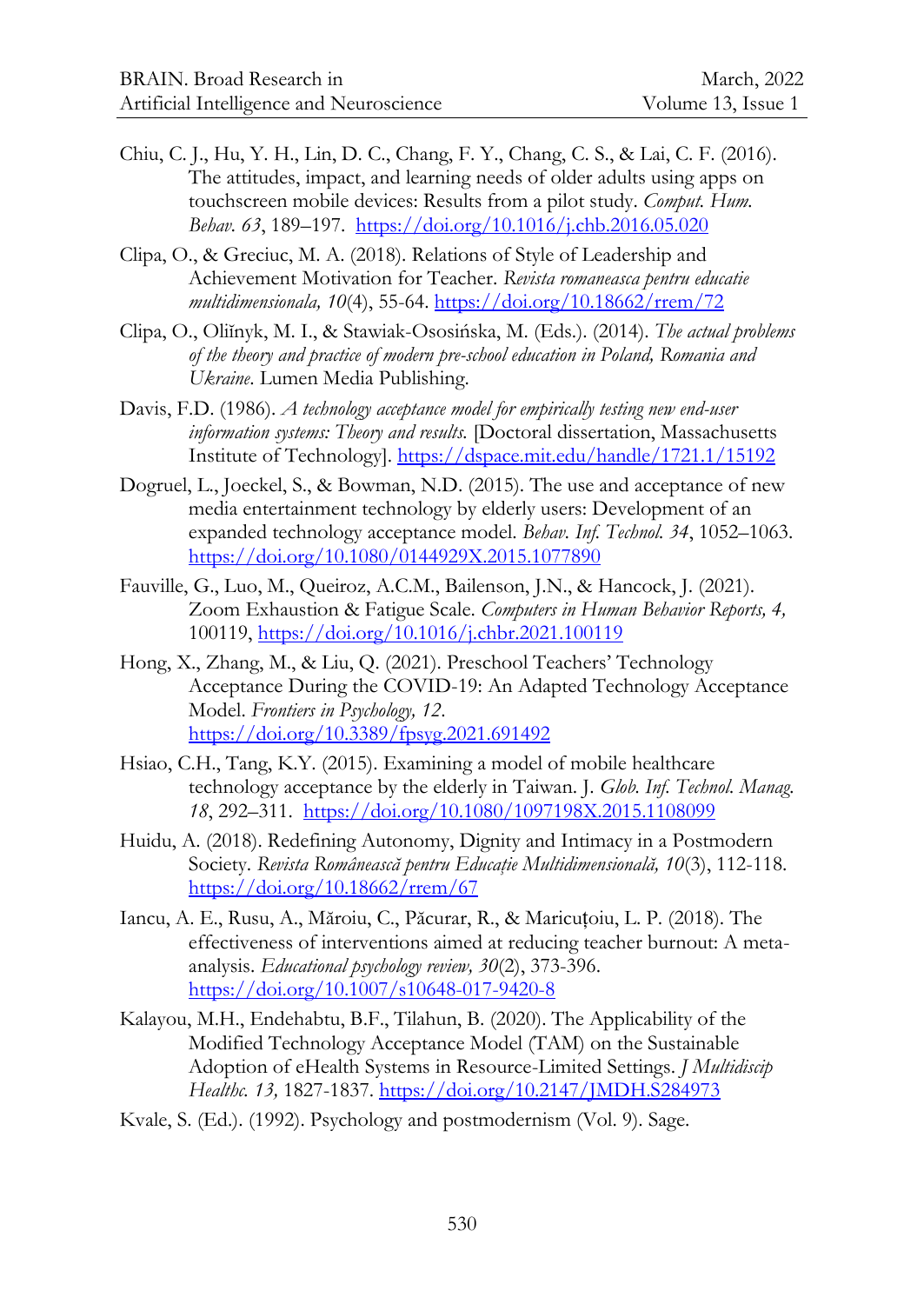- Legris, P., Ingham, J., & Collerette, P. (2003). Why do people use information technology? a critical review of the technology acceptance model. *Inf. Manage. 40*, 191–204. [https://doi.org/10.1016/S0378-7206\(01\)00143-4](https://doi.org/10.1016/S0378-7206(01)00143-4)
- Lekjaroen, K., Ponganantayotin, R., Charoenrat, A., Funilkul, S., Supasitthimethee, U., & Triyason, T. (2016). IoT Planting: Watering system using mobile application for the elderly. In Proceedings of the 2016 International Computer Science and Engineering Conference (ICSEC), Chiangmai, Thailand, pp. 1–6.
- Li, Y. H., & Huang, J. W. (2009). Applying theory of perceived risk and technology acceptance model in the online shopping channel. *World Academy of Science, Engineering and Technology, 53*(1), 919-925. <https://doi.org/10.5281/zenodo.1085603>
- Liu, H., Wang, L., & Koehler, M. J. (2019). Exploring the intention-behavior gap in the technology acceptance model: a mixed-methods study in the context of foreign-language teaching in China. *Br. J. Educ. Technol. 50*, 2437–2556. <https://doi.org/10.1111/bjet.12824>
- Lobman, C. (2005). *Improvisation: Postmodern play for early childhood teachers. In Practical transformations and transformational practices: Globalization, Postmodernism, and early childhood education.* Emerald Group Publishing Limited.
- Marangunić, N., & Granić, A. (2015). Technology acceptance model: A literature review from 1986 to 2013. *Universal Access in the Information Society, 14*(1), 81- 95.<https://doi.org/10.1007/s10209-014-0348-1>
- Marangunić, N., & Granić, A. (2015). Technology acceptance model: a literature review from 1986 to 2013. *Univers. Access Inf. Soc. 14*, 81–95. <https://doi.org/10.1007/s10209-014-0348-1>
- Mâță, L., Clipa, O., & Tzafilkou, K. (2020). The Development and Validation of a Scale to Measure University Teachers' Attitude towards Ethical Use of Information. *Technology for a Sustainable Education. Sustainability, 12*(15), 1-20. <https://doi.org/10.3390/su12156268>
- Mostaghel, R. Oghazi, P. (2017). Elderly and technology tools: A fuzzyset qualitative comparative analysis. *Qual. Quant., 51*, 1969–1982. <https://doi.org/10.1007/s11135-016-0390-6>
- Okumus, S., Lewis, L., Wiebe, E., & Hollebrands, K. (2016). Utility and usability as factors influencing teacher decisions about software integration. *Educ. Tech. Res. Dev., 64*, 1227–1249[. https://doi.org/10.1007/s11423-016-9455-4](https://doi.org/10.1007/s11423-016-9455-4)
- Palos, R., & Samfira, E. M. (2021). Teachers' personality, perfectionism, and selfefficacy as predictors for coping strategies based on personal resources. *Frontiers in psychology*, 5043. <https://doi.org/10.3389/fpsyg.2021.751930>
- Park, Y., Son, H., & Kim, C. (2012). Investigating the determinants of construction professionals' acceptance of web-based training: an extension of the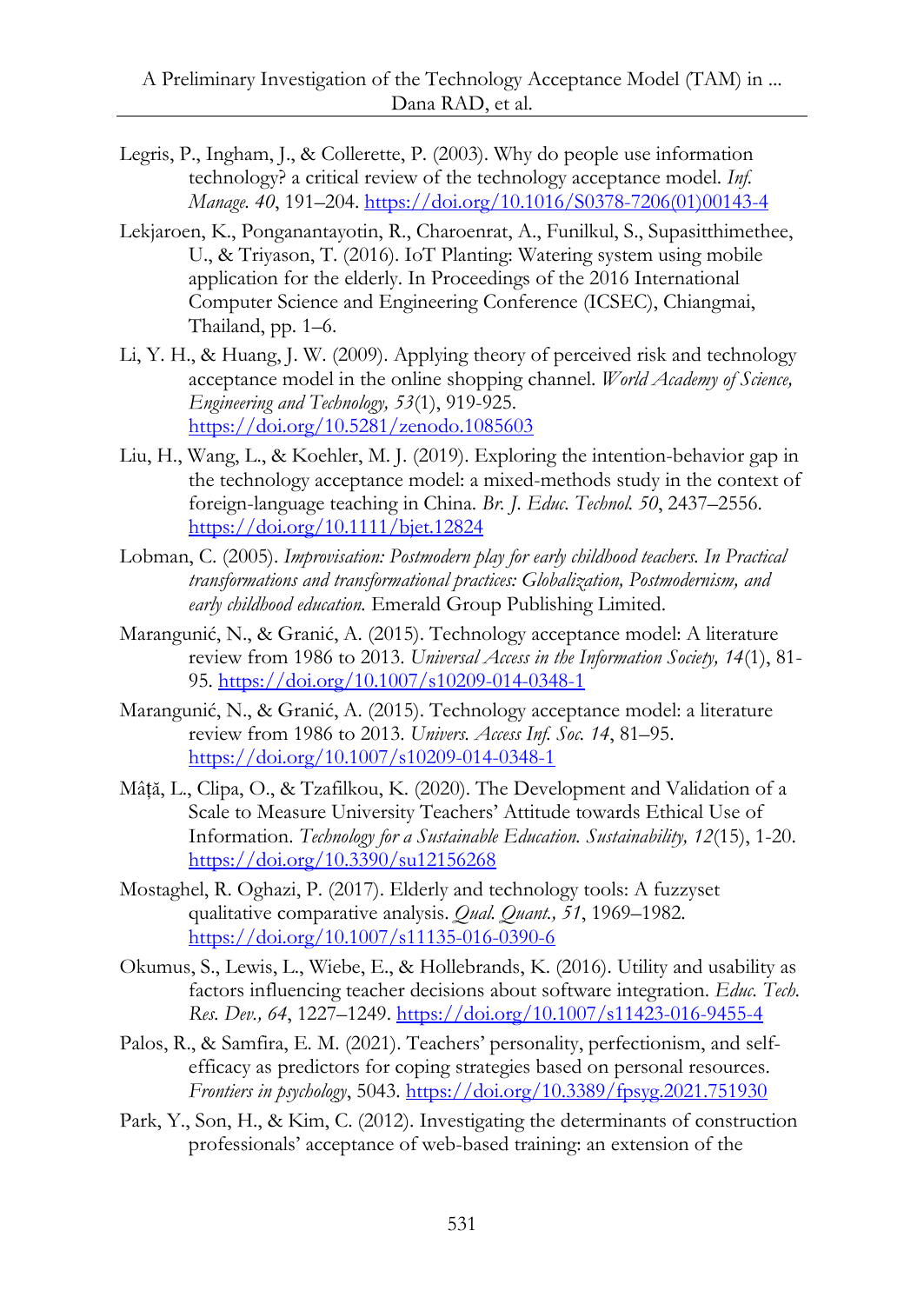technology acceptance model. *Autom. Constr. 22,* 377–386. <https://doi.org/10.1016/j.autcon.2011.09.016>

- Rad, D., Rad, G., Maier, R, Ignat, S. (2022). Theorizing a technology acceptance model in ECEC. *Agora Psycho-Pragmatica, 15(1)*, 1-16. <https://www.uav.ro/jour/index.php/app/article/view/1683/1693>
- Rogers, E. M. (1995). *The Diffusion of Innovation* (4 ed.). The Free Press.
- Samfira, E. M., & Sava, F. A. (2021). Cognitive-behavioral correlates of pupil control ideology. *PloS ONE, 16*(2), Article e0246787. <https://doi.org/10.1371/journal.pone.0246787>
- Sandu, A., & Frunza, A. (2019). Informed consent in research involving human subjects. *In Ethics in research practice and innovation (pp. 171-191)*. IGI Global.
- Sandu, A., & Nistor, P. (2020). Individual versus Social in Psycho-Sociology. The Social Construction of Reality. *Moldavian Journal for Education and Social Psychology*, *4*(2), 44-49.<https://doi.org/10.18662/mjesp/4.2/21>
- Sandu, A., & Nistor, P. (2020b). The Effects of Mass-Media on Social Behavior, Emotions and Cognitions. *Logos Universality Mentality Educ. Novelty Sect.: Pol. Sci. & Eur. Stud., 6,* 32. <https://doi.org/10.18662/lumenpses/6.2/21>
- Scherer, R., Siddiq, F., & Teo, T. (2015). Becoming more specific: measuring and modeling teachers' perceived usefulness of ICT in the context of teaching and learning. *Comput. Educ. 88*, 202–214. <https://doi.org/10.1016/j.compedu.2015.05.005>
- Sumak, B, Hericko, M., & Pusnik, M. (2011). A meta-analysis of e-learning technology acceptance: The role of user types and e-learning technology types. *Computers in Human Behavior, 27*, 2067-2077. <https://doi.org/10.1016/j.chb.2011.08.005>
- Tulbure, C., Samfira, E. M., & Samfira, I. (2015). Perception of Pre-Service Teachers Regarding the Relationship between Didactic Competencies and Learning Motivation. *Revista romaneasca pentru educatie multidimensionala, 7*(1), 193-202. <https://doi.org/10.18662/rrem/2015.0701.14>
- Venkatesh, V. (2000). Determinants of Perceived Ease of Use: Integrating Control, Intrinsic Motivation, and Emotion into the Technology Acceptance Model. *Information Systems Research*, *11*(4), 342–365. <http://www.jstor.org/stable/23011042>
- Venkatesh, V., & Bala, H. (2008a). Technology acceptance model 3 and a research agenda on interventions. *Decision Sciences, 39*(2)m, 273-312. <https://doi.org/10.1111/j.1540-5915.2008.00192.x>
- Venkatesh, V., & Bala, H. (2008b). Technology Acceptance Model 3 and a Research Agenda on Interventions. *Decision Sciences, 39*(2), *273–315.* <https://doi.org/10.1111/j.1540-5915.2008.00192.x>